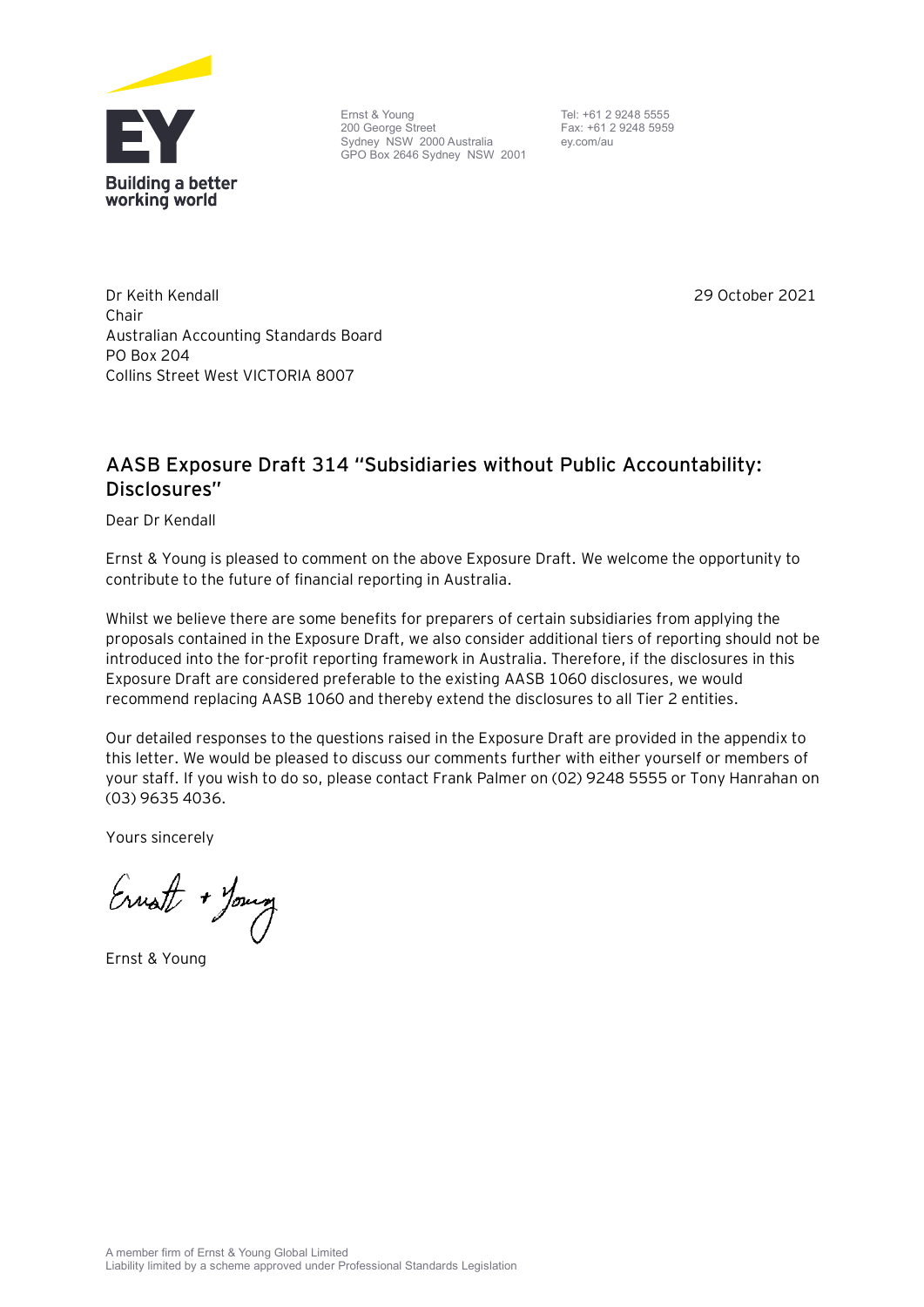

# **Appendix A: Responses to Australia specific questions**

1. **Whether a resulting IFRS Standard should be issued by the AASB as an additional reduceddisclosure Standard for eligible subsidiaries for all Tier 2 entities, or to replace AASB 1060 for all Tier 2 entities.**

Overall, we believe that no additional tiers of reporting should be introduced into the for-profit reporting framework in Australia – additional tiers of reporting would add incremental costs for preparers and users and create inconsistencies between the reporting of entities (a 3rd tier now based on the status of their parent), with little benefit to the Australian economy. Therefore, if the IFRS Standard was adopted in Australia it should replace AASB 1060 for all Tier 2 entities.

We believe there would be a number of benefits in replacing AASB 1060 with the IFRS Standard resulting from this Exposure Draft (ED), including:

- There would only be one standard for which future amendments to IFRS would need to be considered and these would follow that of the IASB, reducing Australian costs of on-going maintenance
- The principles applied in developing the disclosure requirements in the ED are consistent with those in the *IFRS for SMEs*. As a consequence, these are also consistent with the principles the AASB applied in developing AASB 1060 other than disclosures that address matters of public policy or reflect Australian specific issues. For Australia to have two different standards (one for all Tier 2 entities and one for eligible subsidiaries) that are both based off the same principles will be difficult to justify, and
- We believe, like what was done for AASB 1060, any Australian specific disclosure requirements can be addressed by either including them directly into the Australian version of a resulting IFRS Standard, or by amending AASB 1054. We assume the Australian specific requirement for the top Australian company to prepare consolidated financial statements would also need to be separately addressed

However, before any such Standard is adopted, the AASB will need to consider how the Standard is scoped and the potential impact on transition. We do not believe compliance with IFRS is a key requirement for Tier 2 reporters, and so we would suggest that disclosures are aligned without the corresponding statement of compliance with IFRS (in order to prevent complex transition rules within the Australian reporting framework).

## 2. **If AASB 1060 is retained by the AASB, whether amendments to AASB 1060 are warranted and, if so, the amendments that you would suggest.**

Should AASB 1060 be retained by the AASB, alongside another new standard based on the ED for a third tier of entities, we suggest that the extra disclosures that were inherited from *IFRS for SMEs* for which there is no IFRS equivalent requirement and that are now removed by the ED should also be removed from AASB 1060.

3. **Whether there are any regulatory issues or other issues arising in the Australian environment that may affect the implementation of the proposals, particularly any issues relating to:**